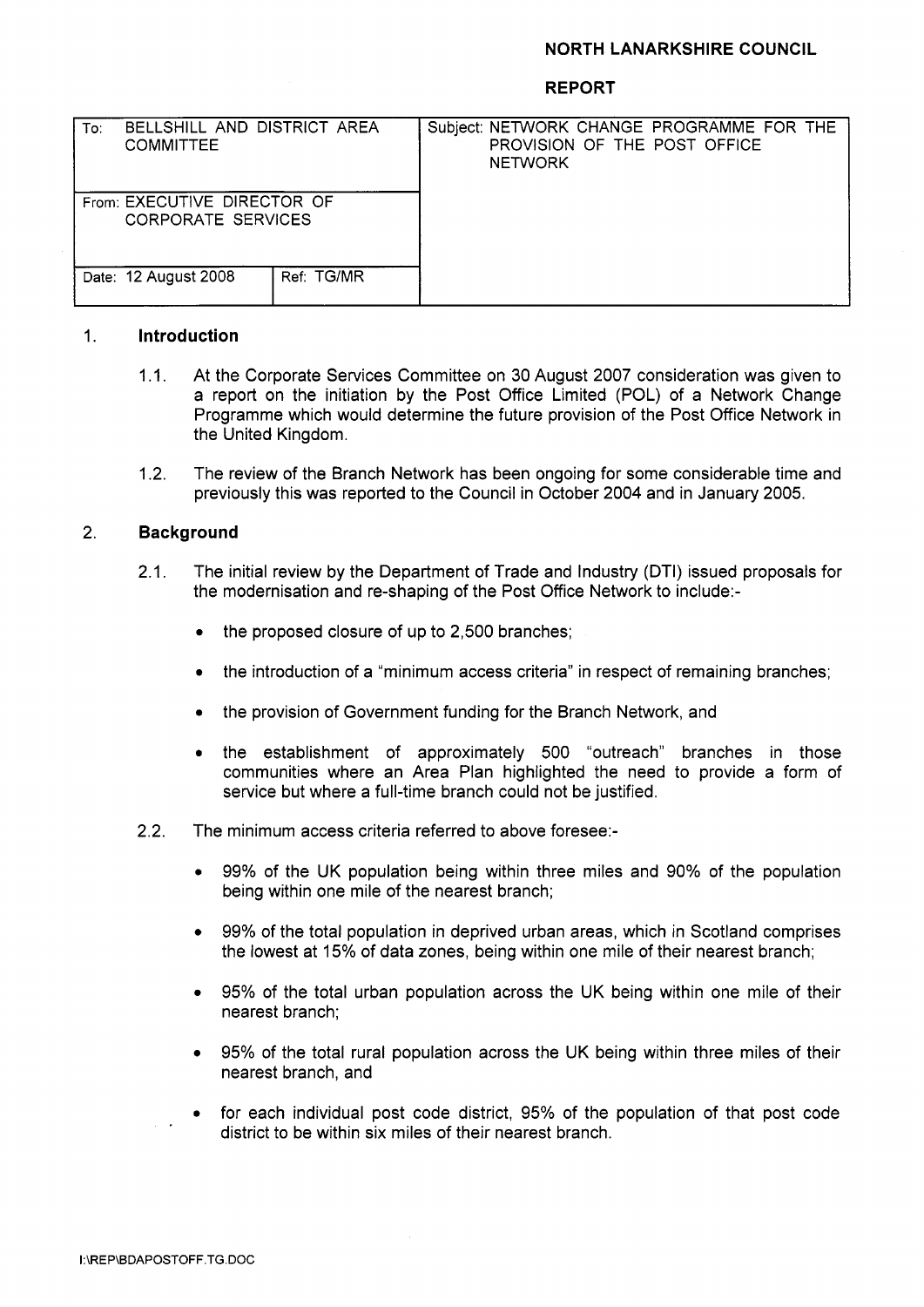- 2.3. Consequently, and against the foregoing criteria, POL were instructed to implement the necessary Branch Network changes over an 18 months period through a series of Local Area Plans through which a consultation would be developed until implementation.
- 2.4. For this purpose, North Lanarkshire Council was grouped in an area comprising the three Ayrshire Councils, East Dunbartonshire Council and the three Renfrewshire Councils.
- 2.5. Arising from the submission of the report to Committee on 20 July and following consultation with appropriate Officers of the Council, an initial submission for North Lanarkshire was submitted in January this year.

#### 3. **Proposals**

3.1. In the Ayrshire, East Dunbartonshire, Lanarkshire and Renfrewshire Council areas it is proposed to close a total of 44 Post Office branches of which 13 are in North Lanarkshire, representing approximately 30% of the total branches to be closed for this Area Plan area and respectively for our neighbouring Councils in the Area Plan area the proposed closures are as follows:-

South Lanarkshire Council - 9 closures Renfrewshire Council - 4 closures North Ayrshire Council  $-6$  closures North Ayrshire Council – 6 closures<br>East Dunbartonshire Council – 2 closures<br>East Ayrshire Council – 1 closure East Ayrshire Council - 1 closure<br>Inverclyde Council - 4 closures South Ayrshire Council - 5 closures.

It should be noted that in South Ayrshire there are also proposals for outreach services to be provided for seven areas.

3.2. The Post Office Limited have recently written to this Council with details of their proposed Network Change Programme for this area and in particular have advised of the branch Post Offices they intend to close, these being as undernoted:-

Thorndean Branch Post Office, 205 Motherwell Road, Bellshill Mossend Branch Post Office, 3 Hope Street, Bellshill West Cross Branch Post Office, 339 Main Street, Wishaw Waterloo Branch Post Office, 103 Overtown Road, Waterloo, Wishaw Eastfield Branch Post Office, 9 Old Eastfield Street, Harthill Cambusnethan Branch Post Office, 100 Cambusnethan Street, Wishaw Whinhall Branch Post Office, 21 Whinhall Road, Airdrie Plains Branch Post Office, 115 Main Street, Plains Sunnyside Branch Post Office, 1-4 Russell Colt Street, Coatbridge Blairhill Branch Post Office, 154 Bank Street, Coatbridge Kildrum Branch Post Office, Afton Road, Cumbernauld Banton Branch Post Office, 96 Main Street, Banton Queenzieburn Branch Post Office, Meadowside Road, Queenzieburn, Kilsyth.

3.3. Two of the thirteen proposed closures are in Bellshill and District and there are no proposals by POL to provide an outreach service for any of the proposed closure areas in North Lanarkshire.